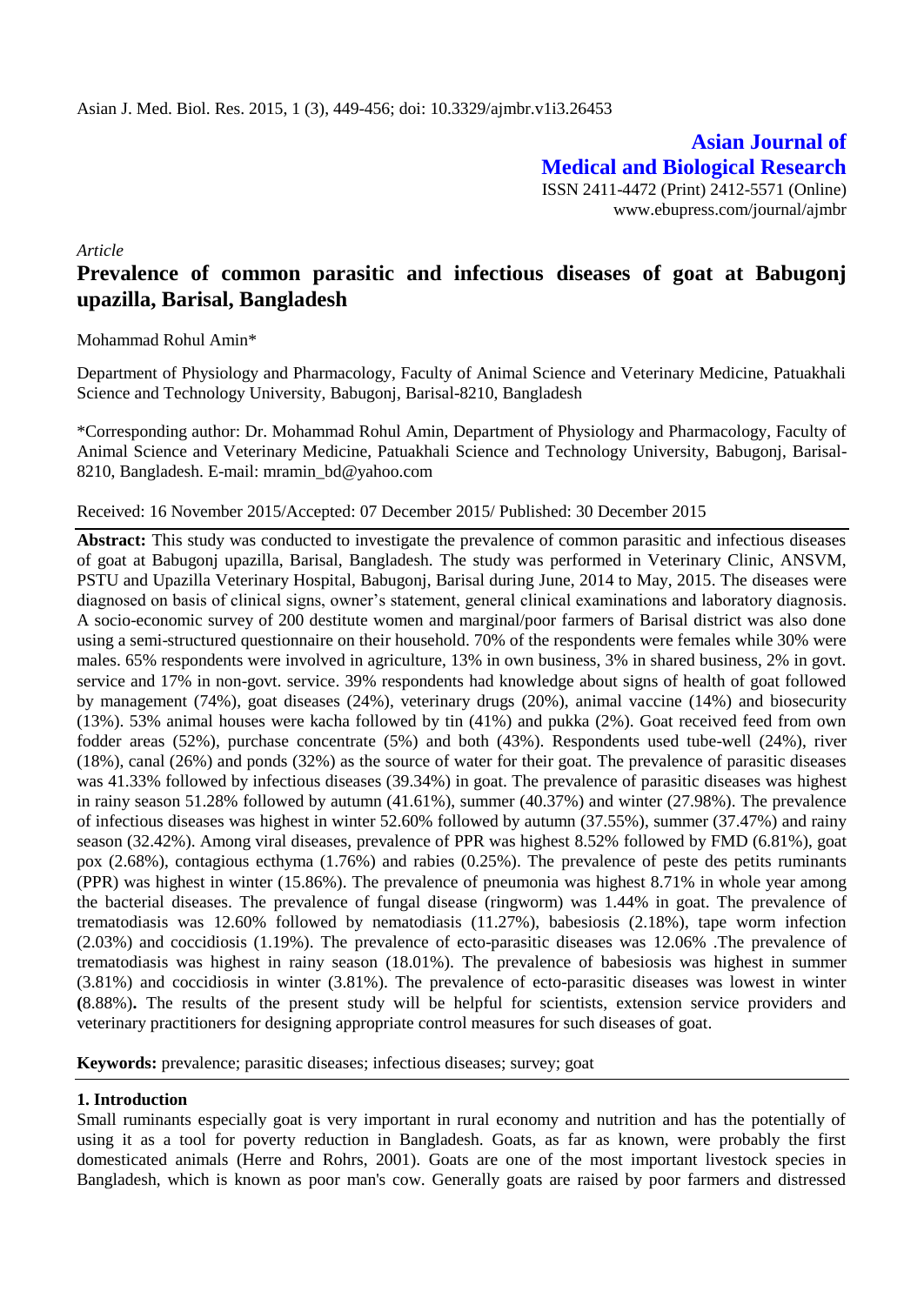women with very little capital investment. Livestock diseases not only cause huge losses in the farmer's level but also can affect country's economy (Hussain, 1999). Bangladesh possesses 20.75 million goats at present (DLS, 2007). Goat significantly contributes to the national GDP through the production of 130000 MT of meat, 1312000 of MT milk and 391000 of MT Skin each year (FAO, 2003). Black bengal goats are highly preferred because of their high quality meat and skin in this country, as in other countries of the world. Farmers are interested in rearing goats due to their polite behavior, low food intake, highest fertility rate and multiple kids. The black bengal goat is a famous goat breed in the world. It is well known for high fertility, fecundity and excellent skin quality.

Goat is well recognized as a tool of poverty alleviation (Faruque *et al.*, 2010). Rural people rear more than 98% of total goats in Bangladesh. Goat meat is widely acceptable in our country and has a good market share, but its milk has only a very small market share and has been consumed more as a medicine than as food (Son, 1999). About 65% of the total populations in Bangladesh are poverty stricken and about 55% farmer having no or very little land for their homestead only (FAO, 1990). For rearing goats, a minimum investment of money is often required, even without specific arrangement of housing, grazing on barren and road-side grass land and least homemade supplied feed (rice gruel, boiled rice, skins of vegetables etc.). In addition, goats are fed on leaves of jackfruits, which is available in most of the rearing areas. The higher demands for meat and especially for skin in the local as well as foreign markets focused the goat enterprise extremely prominent to the vulnerable group of people and the existing socio-economic condition of the country (Hassan *et al.*, 2011). Medium and large farmers interested in commercial goat farming are managed either in intensive or semi intensive conditions. The system of goat rearing inherently incurs different diseases which intern reduces profitability of farming by treatment costs, reducing productivity and by mortality (Singh and Prasad, 2008).

Viral diseases like peste des petits ruminants (PPR), goat pox, contagious ecthyma, foot and mouth disease (FMD) and rabies, and bacterial diseases such as pneumonia, tetanus, enterotoxaemia, foot rot, mastitis, black quarter and colibacillosis, and fungal diseases like ring worm infection were common causes for goat mortality in rural areas. Parasitism is an important limiting factor that responsible for deteriorating the health and productivity of livestock. The agro-ecological and geo-climatic conditions of Bangladesh are highly favorable for the growth and multiplication of parasites. As a result about 50% apparently healthy population has been demonstrated to be affected with different species of parasites (Garrels, 1975). The greatest losses associated with parasite infections are sub-clinical, and economic assessments have showed that financial costs of internal parasitism are enormous (McLeod, 1995). Parasitic diseases like trematodiasis, nematodiasis, tape worm infection, babesiosis, coccidiosis, tick and mite infection causes less mortality but cause severe depression in the growth and reproductive rate of the goat. Lack of proper care and overall faulty husbandry practices are also responsible for higher goat mortality in the prevailing production system (Ndegwa *et al.*, 2001). Castration is one of the management activities practiced in different parts of the country. Uncastrated and sexually mature goats are difficult to sell or they may have low market price because of their strong male taint. Castrations also affect growth and carcass composition (Kebede *et al*., 2008).

It is an easy and profitable system of goat rearing to alleviate poverty, unemployment and generate income for the rural people. Considering the above situations, the present study has improve the primary knowledge about animal heath, diseases and management of goat rearing farmers for effective and economic goat farming. Therefore, the study was designed to investigate the prevalence of important parasitic and infectious diseases of goats in different season at Babugonj upazilla, Barisal.

#### **2. Materials and Methods**

#### **2.1. Socio-economic survey**

A local level socio-economic survey of destitute women and marginal/poor farmers who rear goat were selected Babugonj upazilla of Barisal district of Bangladesh. 50 different type's data (information) were collected using a semi-structured questionnaire on their household from each 200 women and farmers.

### **2.2. Study area and time**

The study was carried out in Veterinary Clinic, Faculty of Animal Science and Veterinary Medicine (FANSVM), Patuakhali Science and Technology University (PSTU) and Upazilla Veterinary Hospital (UVH), Babugonj, Barisal during the period of June, 2014 to May, 2015.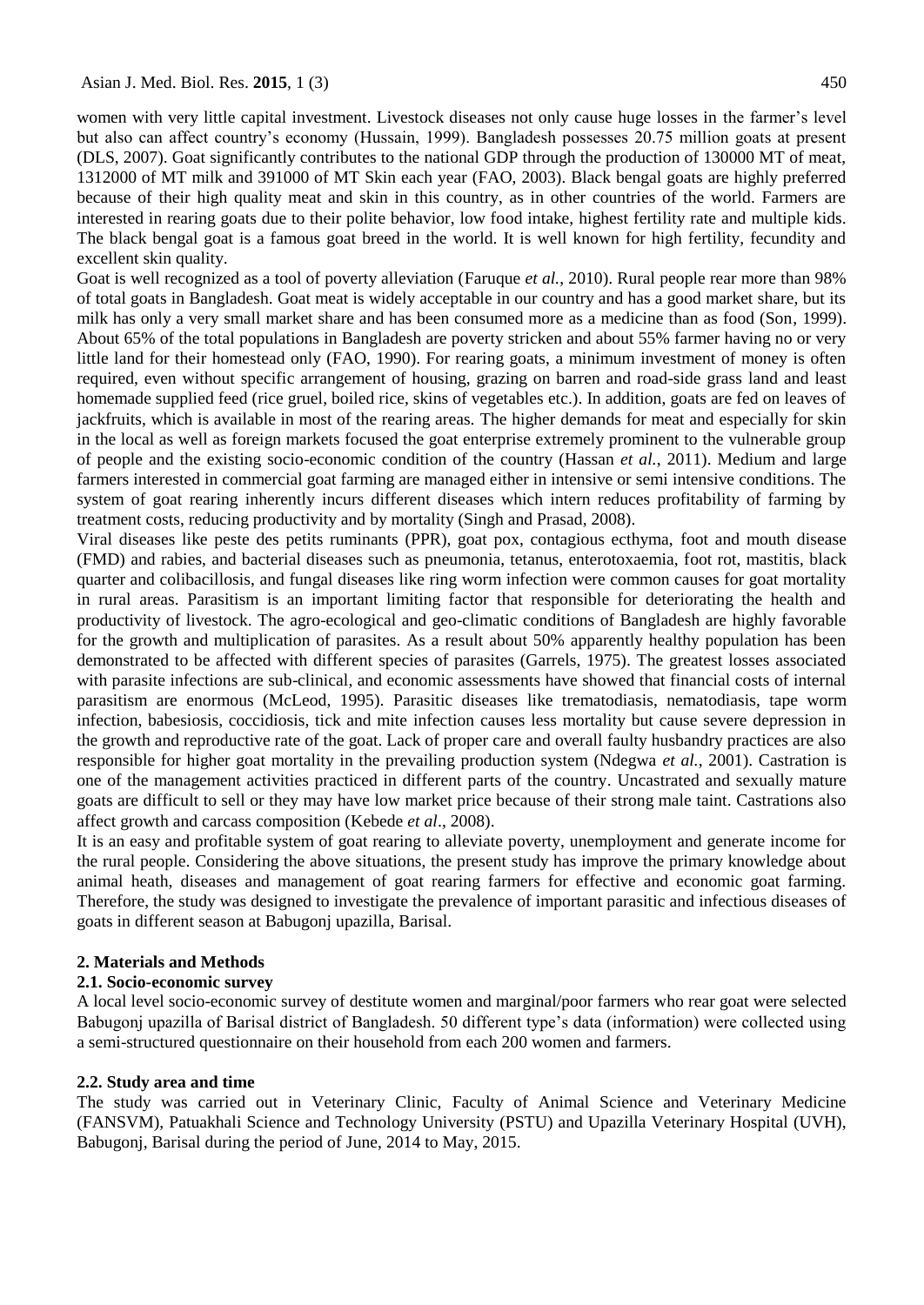### **2.3. Sample size**

During this study period a total of 6799 goats were examined at whole year (June, 2014 to May, 2015) from which the prevalence of important parasitic and infectious diseases were diagnosed. Among them, the number of goat in rainy seasons (June-August), autumn (September-November), winter (December-February) and summer (March-May) were 2221, 1454, 1576 and 1548, respectively.

# **2.4. Diagnosis of diseases**

The diseases were diagnosed on basis of clinical signs, owner's statement, general clinical examinations and laboratory diagnosis.

# **2.4.1. Owner's statement**

Information of goats was recorded according to age, sex, breed, months and seasons were also recorded by carefully asking questions to the owner or farmers.

# **2.4.2. Clinical signs**

Goat diseases were diagnosed on basis of clinical signs as described by Samad (2001).

# **2.4.3. General clinical examination**

Examination of different parts and systems of the body of sick animals were performed by using the procedure of palpation, percussion, auscultation, needle puncture and walking of animals.

## **2.4.4. Laboratory diagnosis**

Parasites were identified according to the keys given by Rahman *et al*. (1996) and Soulsby (1986). Blood smears were prepared and examined under microscope after Giemsa's staining according to the methods described elsewhere to confirm hemoprotozoan infestation (Hendrix and Robinson, 2006).

## **3. Results and Discussion**

# **3.1. Socio-economic characteristics of destitute women and poor farmers rearing goat**

The socio-economic characteristics of the respondents were shown in Table 1. From the data generated from the field survey, and the frequency distribution of the respondents (200) according to sex, marital status, educational qualification and occupation. 70% of the respondents were females while 30% were males. This implies that women constitute a greater percentage of those involved in goat rearing in the study area. Similar observation was also found by Rokonuzzaman and Islam (2009). It was revealed that the majority (71%) of the respondents were married. 16%, 9% and 4% of the respondents were unmarried, divorced and widowed, respectively. Goat farming was less laborious than other root and tuber crops and did not require a lot of physical strength. 27% of the farmers had no formal education (illiterate), while only 35% attended primary school followed by able to sign (17%), secondary (14%), higher secondary (5%) and graduate (2%). Out of the 200 respondents 65% were involved in agriculture (farmer), 13% in own business, 3% in shared business, 2% in govt. service and 17% in non-govt. service. The present finding was in agreement with the works of Rokonuzzaman and Islam (2009) and Nandi *et al*. (2011).

### **3.2. Factors associated with destitute women and poor farmers rearing goat**

Table 2 shows the factors associated with destitute women and poor farmers rearing goat. Most of the farmers had not proper knowledge which implies that was not costless but requires investment. Lack of knowledge might be regarded as a factor causing inefficiency. From this study, Data collected from 200 women and farmers, among them 39% have knowledge about signs of health of goat, 74% have knowledge about management, 24% have knowledge about any diseases of goat, 20% have knowledge about veterinary drugs. 14% women and farmers know vaccine used for the prevention and control of different infectious diseases. About 6% respondents have training on goat rearing. Similar observation was also found by Rokonuzzaman and Islam (2009). Only 13% have knowledge about biosecurity. Few respondents had know about mass media. Respondents listened radio programme on livestock (14%) and goat farming (11%). Respondents showed television programme on livestock (32%) and goat farming (23%). This findings supported by the earlier works of Rokonuzzaman and Islam (2009). Farmers kept their animals in a separate house. Most of the house were kacha (53%) followed by tin (41%) and pukka (2%). The present finding was in agreement with the works of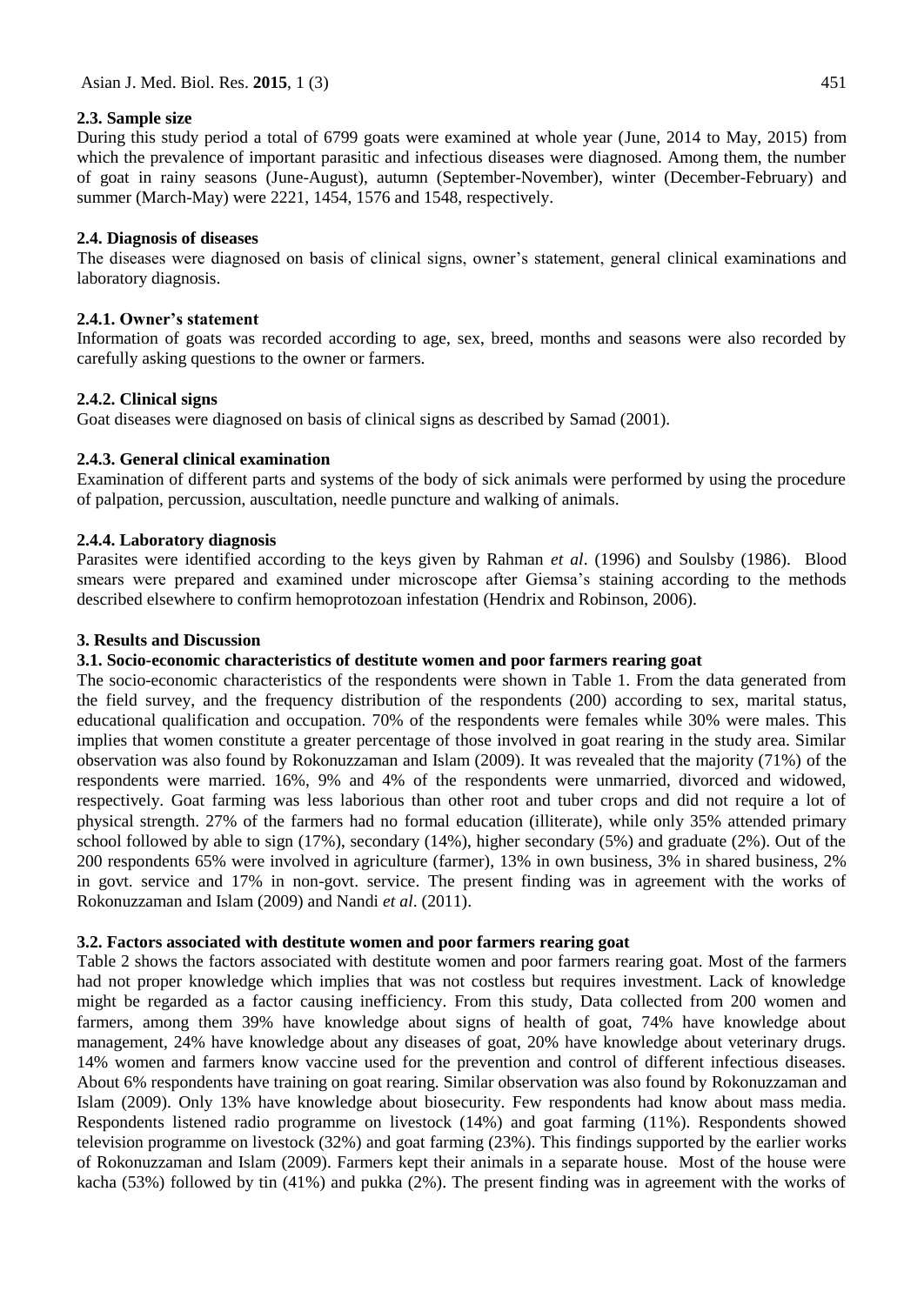#### Asian J. Med. Biol. Res. **2015**, 1 (3) 452

Nandi *et al.* (2011). Both extensive and semi-intensive feeding systems were practiced reported by the respondents for goat farming. Goat received feed from own fodder areas for supply and allow grazing (52%), purchase concentrate (5%) and both (43%). Similar observation was also found by Rokonuzzaman and Islam (2009). Respondents used tube-well (24%), river (18%), canal (26%) and ponds (32%) as the source of water for their goat.

**Table 1. Distribution of destitute women and poor farmers rearing goat according to their sex, marital status, educational qualification and occupation.**

| <b>Parameters</b>                | Frequency      | Percentage (%) |
|----------------------------------|----------------|----------------|
| <b>Sex</b>                       |                |                |
| Male                             | 60             | 30             |
| Female                           | 140            | 70             |
| <b>Marital</b> status            |                |                |
| Single/unmarried                 | 32             | 16             |
| Married                          | 142            | 71             |
| Divorced                         | 18             | 9              |
| Widowed                          | 8              | $\overline{4}$ |
| <b>Educational qualification</b> |                |                |
| Illiterate                       | 54             | 27             |
| Able to sign                     | 34             | 17             |
| Primary                          | 70             | 35             |
| Secondary                        | 28             | 14             |
| <b>Higher Secondary</b>          | 10             | 5              |
| Graduate                         | 4              | $\overline{2}$ |
| Occupation                       |                |                |
| Farmer                           | 130            | 65             |
| Own business                     | 26             | 13             |
| Shared business                  | 6              | 3              |
| Govt. Service                    | $\overline{4}$ | $\overline{2}$ |
| Non-Govt. Service                | 34             | 17             |

### **Table 2. Factors associated with destitute women and poor farmers rearing goat.**

| <b>Parameters</b>                     | <b>Numbers of respondents</b><br>$(n = 200)$ | Per cent of total<br>respondents $(n = 200)$ |
|---------------------------------------|----------------------------------------------|----------------------------------------------|
| Knowledge                             |                                              |                                              |
| Signs of health of goat               | 78                                           | 39                                           |
| Management                            | 148                                          | 74                                           |
| Goat diseases                         | 48                                           | 24                                           |
| Veterinary drugs                      | 40                                           | 20                                           |
| Animal vaccine                        | 28                                           | 14                                           |
| <b>Biosecurity</b>                    | 26                                           | 13                                           |
| Training on goat rearing              | 12                                           | 6                                            |
| <b>Mass Media</b>                     |                                              |                                              |
| Radio programme on livestock          | 28                                           | 14                                           |
| Radio programme on goat farming       | 22                                           | 11                                           |
| Television programme on livestock     | 64                                           | 32                                           |
| Television programme on goat farming  | 46                                           | 23                                           |
| <b>Animal housing</b>                 |                                              |                                              |
| Natural Roof/Kacha (Bamboo/Chon/Wood) | 106                                          | 53                                           |
| Rudimentary Roof/Tin                  | 82                                           | 41                                           |
| Finished Roof (Pukka/Cement/Concrete) | 4                                            | 2                                            |
| Other                                 | 8                                            | 4                                            |
| <b>Source of drinking water</b>       |                                              |                                              |
| Tube well                             | 48                                           | 24                                           |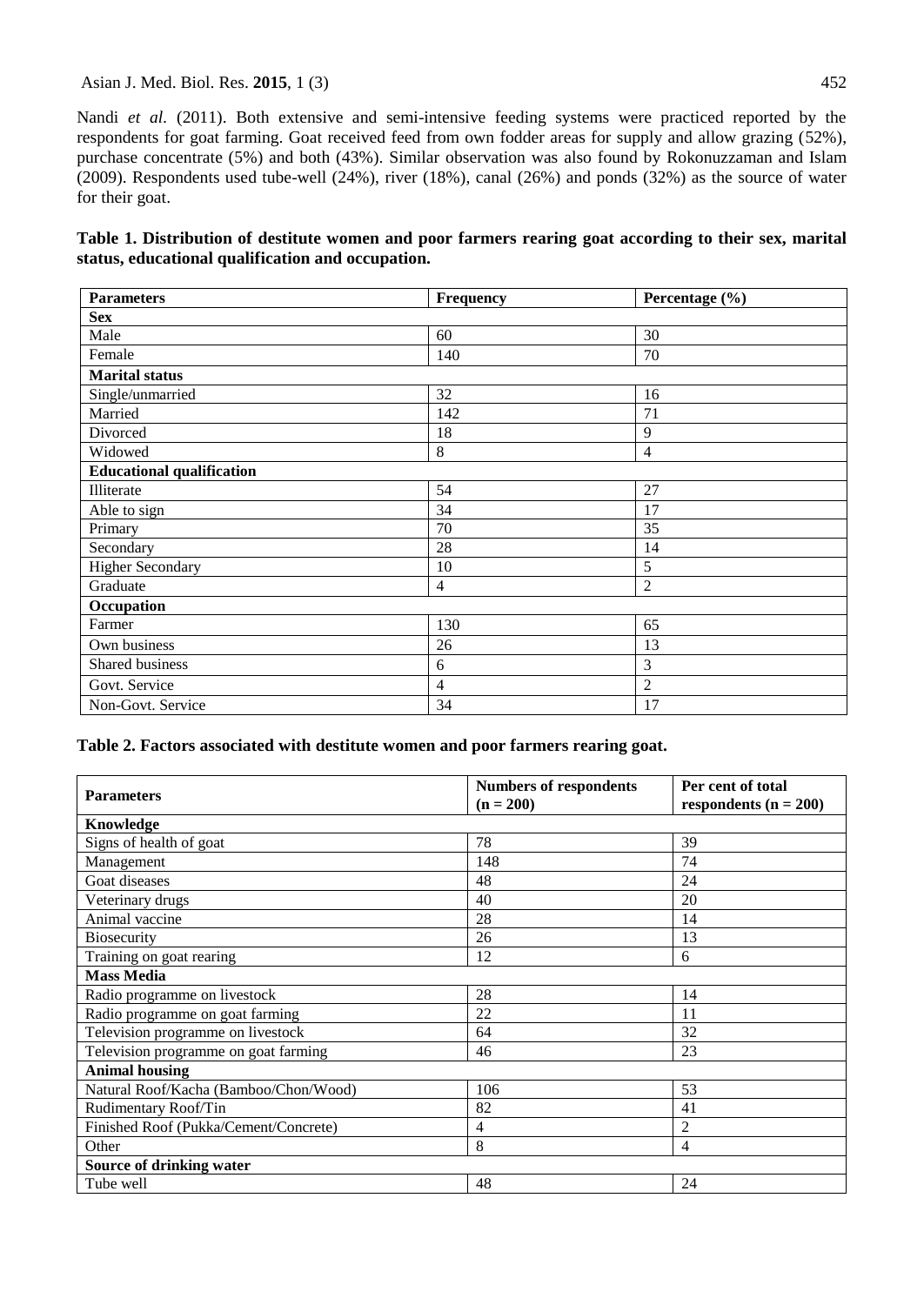| <b>Parameters</b>                                         | <b>Numbers of respondents</b><br>$(n = 200)$ | total<br><b>Per</b><br>оf<br>cent<br>respondents ( $n = 200$ ) |
|-----------------------------------------------------------|----------------------------------------------|----------------------------------------------------------------|
| River                                                     | 36                                           | 18                                                             |
| Canal                                                     | 52                                           | 26                                                             |
| Pond                                                      | 64                                           | 32                                                             |
| <b>Source of feed</b>                                     |                                              |                                                                |
| Own fodder areas for supply and allow grazing             | 104                                          | 52                                                             |
| Purchase concentrate                                      | 10                                           |                                                                |
| Both (Party supported from own sources and party purchase | 86                                           | 43                                                             |

# **Table 3. Prevalence of infectious and parasitic diseases in goat in Babugonj thana of Barisal district during different seasons.**

| <b>Diseases</b>           | Prevalence percentage (Total case-6799) |                     |        |        |               |
|---------------------------|-----------------------------------------|---------------------|--------|--------|---------------|
|                           | Whole year                              | <b>Rainv season</b> | Autumn | Winter | <b>Summer</b> |
| Infectious Diseases       | 39.34                                   | 32.42               | 37.55  | 52.60  | 37.47         |
| <b>Parasitic Diseases</b> | 41.33                                   | 51.28               | 41.61  | 27.98  | 40.37         |
| <b>Other Diseases</b>     | 19.33                                   | 16.30               | 20.84  | 19.42  | 22.16         |

# **Table 4. Prevalence of various diseases in goat in Babugonj thana of Barisal district during different seasons.**

| <b>Diseases</b>                | Prevalence percentage (Total case-6799) |                     |                   |        |               |
|--------------------------------|-----------------------------------------|---------------------|-------------------|--------|---------------|
|                                | Whole year                              | <b>Rainy season</b> | <b>Autumn</b>     | Winter | <b>Summer</b> |
| <b>Viral Diseases</b>          | 20.02                                   | 15.13               | 18.71             | 27.79  | 20.35         |
| Peste des petits ruminants     | 8.52                                    | 5.04                | 7.57              | 15.86  | 6.91          |
| Goat pox                       | 2.68                                    | 1.31                | 2.34              | 3.43   | 4.20          |
| Contagious ecthyma             | 1.76                                    | 1.22                | 2.06              | 2.09   | 1.94          |
| Foot and mouth disease         | 6.81                                    | 7.34                | 6.53              | 6.09   | 7.04          |
| Rabies                         | 0.25                                    | 0.23                | 0.21              | 0.32   | 0.26          |
| <b>Bacterial Diseases</b>      | 17.88                                   | 16.52               | 18.02             | 21.38  | 16.15         |
| Pneumonia                      | 8.71                                    | 7.61                | 8.32              | 12.56  | 6.72          |
| Tetanus                        | 1.01                                    | 0.77                | 1.03              | 1.21   | 1.16          |
| Enterotoxaemia                 | 0.96                                    | 0.68                | 1.24              | 0.89   | 1.16          |
| Foot rot                       | 1.31                                    | 1.85                | 1.17              | 1.02   | 0.97          |
| <b>Mastitis</b>                | 2.22                                    | 1.94                | 2.54              | 2.22   | 2.33          |
| <b>Black</b> quarter           | 0.63                                    | 1.22                | 0.21              | 0.38   | 0.45          |
| Colibacillosis                 | 3.04                                    | 2.48                | $\overline{3.51}$ | 3.11   | 3.36          |
| <b>Fungal disease</b>          | 1.44                                    | 0.77                | 0.83              | 3.43   | 0.97          |
| Ringworm                       | 1.44                                    | 0.77                | 0.83              | 3.43   | 0.97          |
| <b>Endo-parasitic diseases</b> | 29.27                                   | 38.68               | 28.06             | 19.10  | 27.26         |
| Trematodiasis                  | 12.60                                   | 18.01               | 12.24             | 6.85   | 11.05         |
| Nematodiasis                   | 11.27                                   | 16.16               | 11.00             | 6.15   | 9.69          |
| Tape worm infection            | 2.03                                    | 2.79                | 2.27              | 0.51   | 2.26          |
| <b>Babesiosis</b>              | 2.18                                    | 1.40                | 2.06              | 1.78   | 3.81          |
| Coccidiosis                    | 1.19                                    | 0.32                | 0.48              | 3.81   | 0.45          |
| <b>Ecto-parasitic diseases</b> | 12.06                                   | 12.61               | 13.55             | 8.88   | 13.11         |
| Tick and mite infection        | 12.06                                   | 12.61               | 13.55             | 8.88   | 13.11         |
| <b>Other diseases</b>          | 19.33                                   | 16.30               | 20.84             | 19.42  | 22.16         |
| Milk fever                     | 0.51                                    | 0.45                | 0.55              | 0.57   | 0.52          |
| Pregnancy toxaemia             | 0.46                                    | 0.41                | 0.48              | 0.44   | 0.52          |
| Bloat                          | 1.78                                    | 2.57                | 0.96              | 1.21   | 2.00          |
| Castration                     | 14.15                                   | 10.31               | 17.26             | 15.67  | 15.18         |
| Gid disease                    | 1.66                                    | 2.03                | 0.76              | 0.70   | 2.97          |
| Urolithiasis                   | 0.76                                    | 0.54                | 0.83              | 0.82   | 0.97          |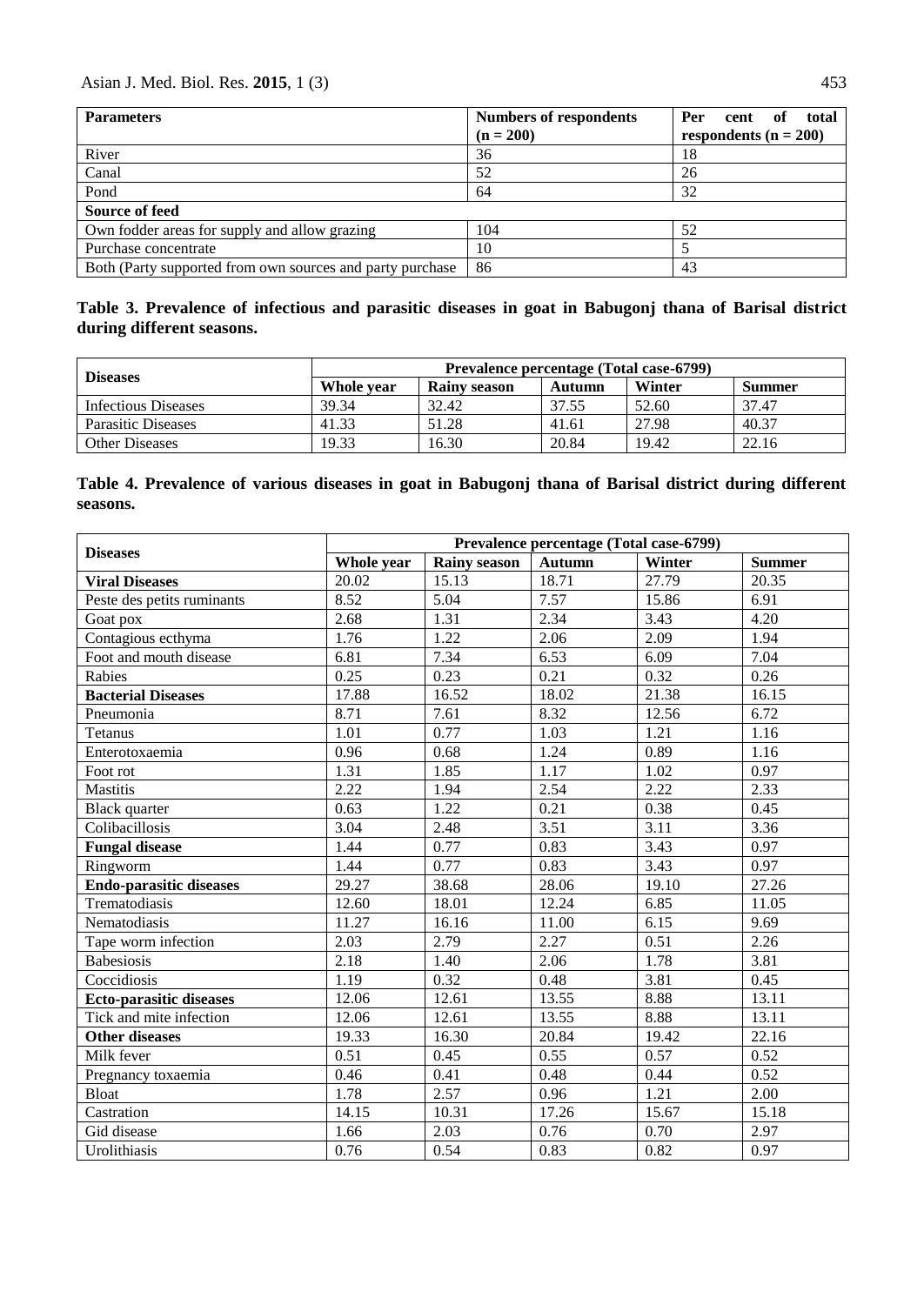#### **3.3. Prevalence of common parasitic and infectious diseases of goat**

The prevalence of parasitic and infectious diseases in goat was shown in the Table 3. The prevalence of parasitic diseases was highest in goat followed by infectious diseases and other diseases. The prevalence of parasitic diseases was 41.33% (rainy season-51.28%, autumn-41.61%, winter-27.98% and summer-40.37%). The prevalence of infectious diseases and other diseases were 39.34% (rainy season-32.42%, autumn-37.55%, winter-52.60% and summer-37.47%) and 19.33% (rainy season-16.30%, autumn-20.84%, winter-19.42% and summer-22.16%), respectively. The higher prevalence of parasites of goat in Bangladesh was also in agreement with the findings of Parvez *et al*. (2014) and Alam *et al*. (2015).

The prevalence of various diseases in goat was shown in the Table 4. Viral diseases (peste des petits ruminants, goat pox, contagious ecthyma, foot and mouth disease and rabies), bacterial diseases (pneumonia, tetanus, enterotoxaemia, foot rot, mastitis, black quarter and colibacillosis) and fungal diseases (ring worm infection) were common causes for goat mortality in the study areas. The prevalence of viral diseases was 20.02% (rainy season-15.13%, autumn-18.71%, winter-27.79% and summer-20.35%). Among viral diseases of goats, prevalence of peste des petits ruminants (PPR) was highest 8.52% (rainy season-5.04%, autumn-7.57%, winter-15.86% and summer-6.91%) followed by foot and mouth disease (FMD)-6.81% (rainy season-7.34%, autumn-6.53%, winter-6.09% and summer-7.04%), goat pox-2.68% (rainy season-1.31%, autumn-2.34%, winter-3.43% and summer-4.20%), contagious ecthyma-1.76% (rainy season-1.22%, autumn-2.06%, winter-2.09%, and summer-1.94%) and rabies-0.25% (rainy season-0.23%, autumn-0.21%, winter-0.32% and summer-0.26%), respectively. The prevalence of peste des petits ruminants (PPR) was highest in winter. Nath *et al.* (1995) observed PPR was found highest in winter season in goat. The similar findings were also reported by Sarker and Islam (2011). The prevalence of bacterial diseases was 17.88% (rainy season-16.52%, autumn-18.02%, winter-21.38% and summer-16.15%). Among bacterial diseases of goats, prevalence of pneumonia was highest 8.71% (rainy season-7.61%, autumn-8.32%, winter-12.56%, and summer-6.72%) followed by colibacillosis-3.04% (rainy season-2.48%, autumn-3.51%, winter-3.11% and summer-3.36%), mastitis-2.22% (rainy season-1.94%, autumn-2.54%, winter-2.22% and summer-2.33%), foot rot-1.31% (rainy season-1.85%, autumn-1.17%, winter-1.02% and summer-0.97%), tetanus- 1.01% (rainy season-0.77%, autumn-1.03%, winter-1.21%, and summer-1.16%), enterotoxaemia-0.96% (rainy season-0.68%, autumn-1.24%, winter-0.89% and summer-1.16%) and black quarter-0.63% (rainy season-1.22%, autumn-0.21%, winter-0.38% and summer-0.45%), respectively. The prevalence of fungal disease (ringworm) was 1.44% (rainy season-0.77%, autumn-0.83%, winter-3.43% and summer-0.97%) in goat.

Endo-parasitic diseases (trematodiasis, nematodiasis, tape worm infection, babesiosis and coccidiosis) and ectoparasitic diseases (tick and mite infection) causes less mortality but affect body growth and reproduction of goat. The prevalence of endo-parasitic diseases was 29.27% (rainy season-38.68%, autumn-28.06%, winter-19.10% and summer-27.26%). Among endo-parasitic diseases of goats, the prevalence of trematodiasis was 12.60% (rainy season-18.01%, autumn-12.24%, winter-6.85% and summer-11.05%) followed by nematodiasis-11.27% (rainy season-16.16%, autumn-11.00%, winter-6.15% and summer-9.69%), babesiosis-2.18%, (rainy season-1.40%, autumn-2.06%, winter-1.78% and summer-3.81%), tape worm infection-2.03%, (rainy season-2.79%, autumn-2.27%, winter-0.51% and summer-2.26%) and coccidiosis-1.19% (rainy season-0.32%, autumn-0.48%, winter-3.81% and summer-0.45%), respectively. The prevalence of ecto-parasitic diseases was 12.06% (rainy season-12.61%, autumn-13.55%, winter-8.88%, and summer-13.11%). The prevalence of trematodiasis and nematodiasis was highest in rainy season followed by autumn, summer and winter. Talukder *et al.* (2010) stated that goats were more infected in rainy than in summer and winter seasons. This observation appeared in agreement with the earlier report of Selim *et al*. (1997) and Amin *et al*. (2009). The prevalence of babesiosis was highest in summer and coccidiosis in winter. The prevalence of ecto-parasitic diseases was lowest in winter. Besides parasitic and infectious diseases, farmer visited the hospitals for castration of goat.

#### **4. Conclusions**

Goat rearing can play a vital role in poverty elevation, creation of self employment opportunities in rural areas and animal protein supply. The small scale goat rearing programme is a profitable venture because there was no competition to major crop production in using family labour and land resources. Goat rearing made additional income and generate the employment for household members, especially the unemployed family members like housewife, children and old persons. Women in our country belong to conservative society who face different sorts of social obstacle to rear goat. So, there is a need for strengthening extension work to ensure a continuous flow of information to overcome these sorts of social obstacle in goat rearing. Parasitic and infectious diseases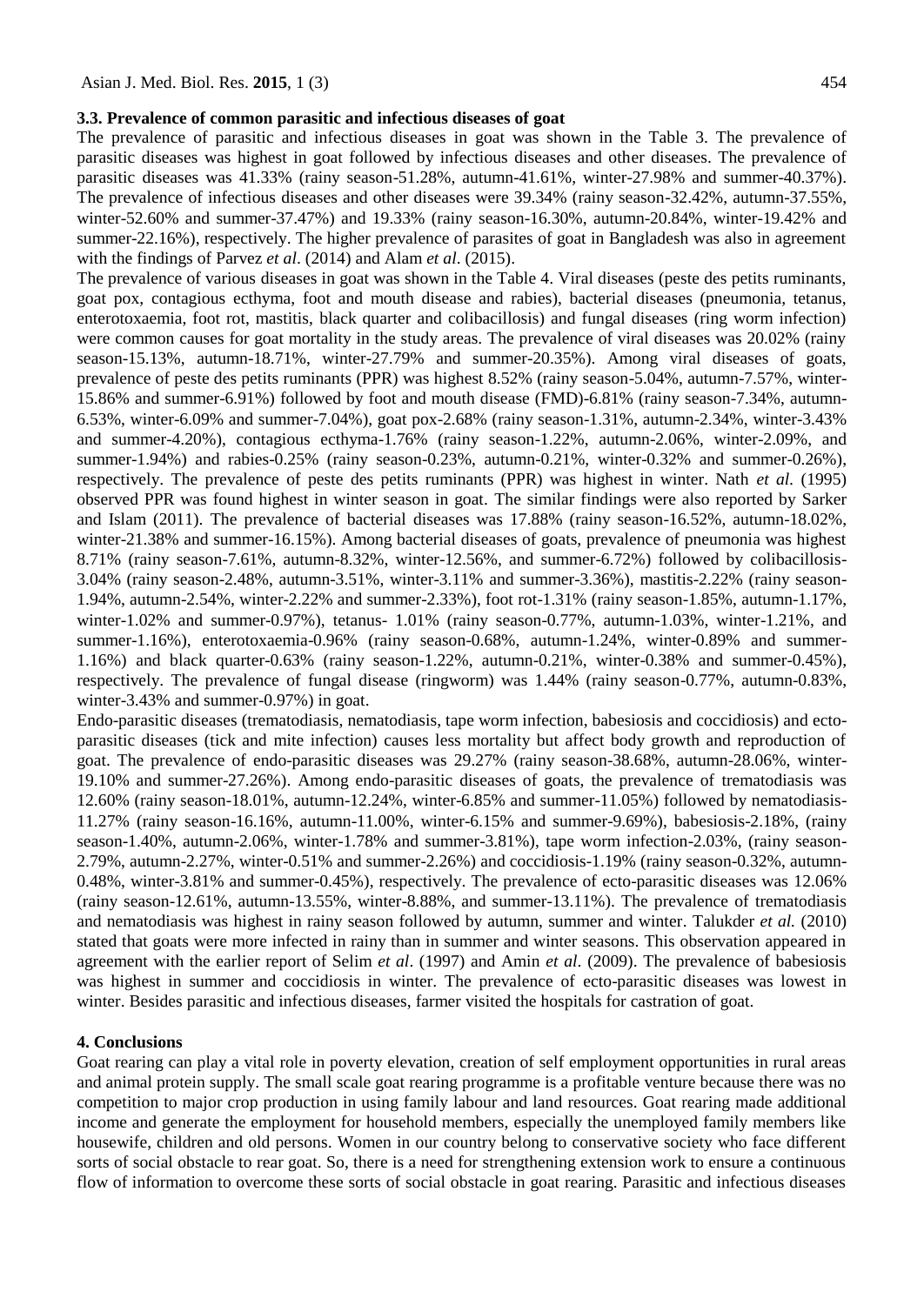in goat cause serious economic losses and also markedly decrease the production of the infected animals. Regular vaccination and proper surveillance and monitoring can eradicate those diseases. Based on the results obtained from the present study, improvement of husbandry practices, regular deworming and immunization programme is suggested.

#### **Acknowledgements**

The support of Post Graduate Studies (PGS), Patuakhali Science and Technology University, Dumki, Patuakhali-8602, Bangladesh and Upazilla Veterinary Office, Babugonj, Barisal for conducting the experiment is gratefully acknowledged.

### **Conflict of interest**

None to declare.

#### **References**

- Alam MA, MR Amin, TK Paul, TK Saha, MK Rahman and MK Rizon, 2015. Prevalence of clinical diseases and disorders of goat at upazila livestock development center, Kapasia, Gazipur. Asian J. Med. Biol. Res., 1: 47-52.
- Amin MR, M Mostofa, ME Haque and MA Sayed, 2009. *In vitro* anthelmintic efficacy of some indigenous medicinal plants against gastrointestinal nematodes of cattle. J. Bangladesh Agril. Univ., 7: 57-61.

DLS, 2007. Department of Livestock Services, Dhaka, Bangladesh.

- FAO, 1990. Bay of Bengal Programme: Small Scale Communities, Food and Agriculture Organization of United Nations, Rome, Italy.
- FAO, 2003. FAO Production Year Book, Food and Agriculture Organization of United Nations, Rome, Italy.
- Faruque S, SA Chowdhury, NU Siddiquee and MA Afroz, 2010. Performance and genetic parameters of economically important traits of Black Bengal goat. J. Bangladesh Agril. Univ., 8: 67–78.
- Garrels G, 1975. Gastro-intestinal parasitic infestation of cattle in some village of Dhaka and Tangail district in Bangladesh. Bangladesh Vet. J., 9: 9-10.
- Hassan MM, MA Hoque, SKMA Islam, SA Khan, K Roy and Q Banu, 2011. A prevalence of parasites in black Bengal goats in Chittagong, Bangladesh. Int. J. Livest. Prod., 2: 40-44.
- Hendrix CM and E Robinson, 2006. Diagnostic Parasitology for Veterinary Technicians, Mosby Inc. and affiliated of Elsevier Inc, China.
- Herre W and M Rohrs, 2001. Haustiere-Zoologisch gesehen (Compendium of basic data).
- Hussain SS, 1999. Sustainable genetic improvement of economic traits of Black Bengal goats through selective and cross breeding. BAU Res. Prog., 10: 72-80.
- Kebede T, T Lemma, H Dinka, M Guru and A Sisay, 2008. Growth performance and carcass characteristics of Arsi-Bale goats castrated at different ages. J. Cell Anim. Biol., 2: 187-194.
- McLeod RS, 1995. Costs of major parasites to the Australian livestock industries. Int. J. Parasitol., 25: 1363- 1367.
- Nandi D, S Roy, S Bera, SS Kesh and AK Samanta, 2011. The rearing system of black bengal goat and their farmers in West Bengal, India. Vet. World, 4: 254-257.
- Nath TC, MJU Bhuiyan, MA Mamun, R Datta, SK Chowdhury, M Hossain and MS Alam, 2014. Common infectious diseases of goats in Chittagong district of Bangladesh. Int. J. Sci. Res. Agric. Sci., 1: 43-49.
- Ndegwa EN, CM Mulei and SJ Munyua, 2001. Prevalence of microorganisms associated with udder infections in dairy goats on small-scale farms in Kenya. J. S. Afr. Vet. Assoc., 72: 97-98.
- Parvez MA, MR Faruque, BC Sutradhar, MM Rahman, A Mannan and R Khatun, 2014. Clinical diseases and manifestations of goats and cattle recorded at teaching veterinary hospital in Chittagong Veterinary and Animal Sciences University. Bangl. J. Vet. Med., 1: 73-81.
- Rahman MH, S Ahmed and MMH Mondal, 1996. Introduction to helminth parasites of animals and birds in Bangladesh, Sheba Printing Press, Bangladesh.
- Rokonuzzaman M and MS Islam, 2009. Participation of rural women in goat rearing in a selected area of Bangladesh. J. Bangladesh Agril. Univ., 7: 361-366.
- Samad MA, 2001. Poshu Palon O Chikitsavidya, LEP Publication, Bangladesh.
- Sarker S and MH Islam, 2011. Prevalence and risk factor assessment of peste des petits ruminants in goats in Rajshahi, Bangladesh. Vet. World, 4: 546-549.